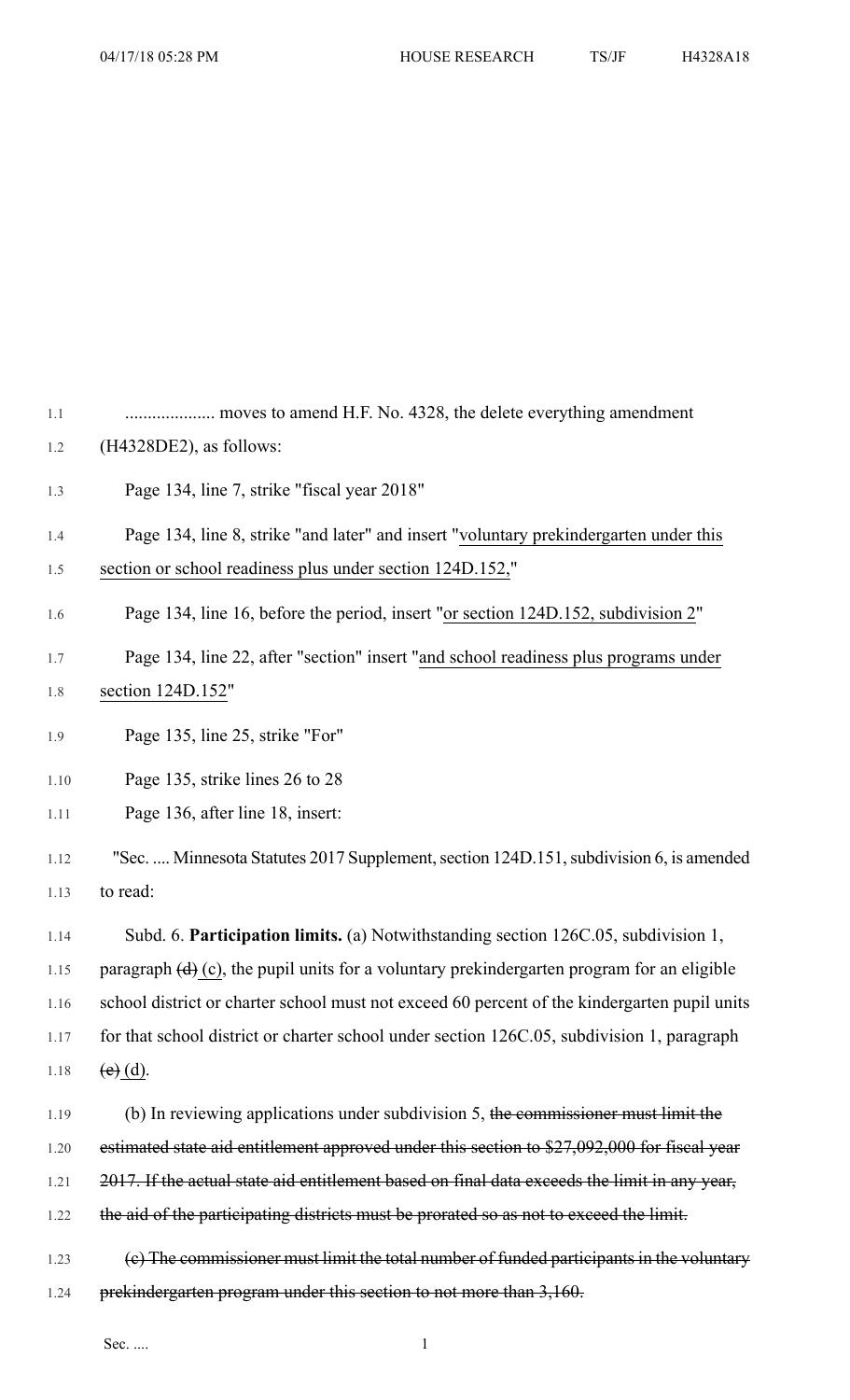- 2.1 (d) Notwithstanding paragraph (c), the commissioner must limit the total number of 2.2 participants in the voluntary prekindergarten and school readiness plus programs to not 2.3 more than 6,160 participants for fiscal year 2018 and 7,160 participants for fiscal year 2019 2.4 and later.
- 2.5 **EFFECTIVE DATE.** The changes to paragraph (a) of this subdivision are effective for 2.6 revenue for fiscal year 2019 and later. The changes to paragraphs (b) to (d) are effective

2.7 for revenue for fiscal year 2020 and later."

2.8 Page 139, after line 20, insert:

2.9 "Sec. .... Minnesota Statutes 2017 Supplement,section 126C.05,subdivision 1, is amended 2.10 to read:

2.11 Subdivision 1. **Pupil unit.** Pupil units for each Minnesota resident pupil under the age 2.12 of 21 or who meets the requirements of section 120A.20, subdivision 1, paragraph (c), in

2.13 average daily membership enrolled in the district of residence, in another district under

2.14 sections 123A.05 to 123A.08, 124D.03, 124D.08, or 124D.68; in a charter school under

2.15 chapter 124E; or for whom the resident district paystuition undersection 123A.18, 123A.22,

2.16 123A.30, 123A.32, 123A.44, 123A.488, 123B.88,subdivision 4, 124D.04, 124D.05, 125A.03 2.17 to 125A.24, 125A.51, or 125A.65, shall be counted according to this subdivision.

2.18 (a) A prekindergarten pupil with a disability who is enrolled in a program approved by 2.19 the commissioner and has an individualized education program is counted as the ratio of 2.20 the number of hours of assessment and education service to 825 times 1.0 with a minimum 2.21 average daily membership of 0.28, but not more than 1.0 pupil unit.

2.22 (b) A prekindergarten pupil who is assessed but determined not to be disabled is counted 2.23 as the ratio of the number of hours of assessment service to 825 times 1.0.

2.24 (c) A kindergarten pupil with a disability who is enrolled in a program approved by the 2.25 commissioner is counted as the ratio of the number of hours of assessment and education 2.26 services required in the fiscal year by the pupil's individualized education program to 875, 2.27 but not more than one.

2.28  $(d)$  (c) A prekindergarten pupil who is not included in paragraph (a) or (b) and is enrolled 2.29 in an approved voluntary prekindergarten program under section 124D.151 is counted as 2.30 the ratio of the number of hours of instruction to 850 times 1.0, but not more than 0.6 pupil 2.31 units.

2.32 (e) (d) A kindergarten pupil who is not included in paragraph (e) is counted as 1.0 pupil 2.33 unit if the pupil is enrolled in a free all-day, every day kindergarten program available to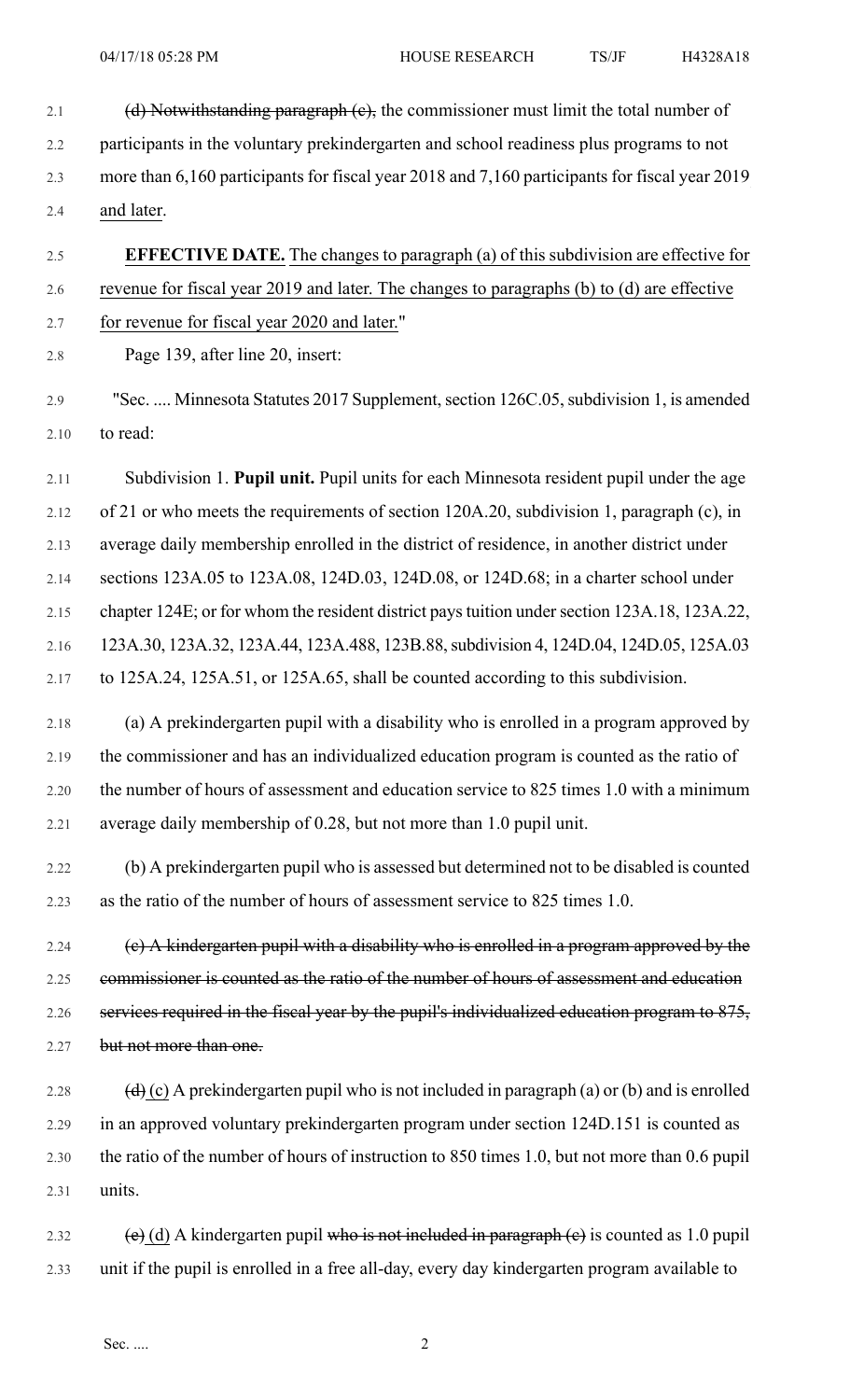| 3.1  | all kindergarten pupils at the pupil's school that meets the minimum hours requirement in                         |
|------|-------------------------------------------------------------------------------------------------------------------|
| 3.2  | section 120A.41, or is counted as .55 pupil unit, if the pupil is not enrolled in a free all-day,                 |
| 3.3  | every day kindergarten program available to all kindergarten pupils at the pupil's school.                        |
| 3.4  | $(f)$ (e) A pupil who is in any of grades 1 to 6 is counted as 1.0 pupil unit.                                    |
| 3.5  | $(g)$ (f) A pupil who is in any of grades 7 to 12 is counted as 1.2 pupil units.                                  |
| 3.6  | $\left(\frac{h}{h}\right)$ (g) A pupil who is in the postsecondary enrollment options program is counted as       |
| 3.7  | 1.2 pupil units.                                                                                                  |
| 3.8  | $(i)$ (h) For fiscal years 2018 and 2019 only, A prekindergarten pupil who:                                       |
| 3.9  | $(1)$ is not included in paragraph $(a)$ , $(b)$ , or $(d)$ ;                                                     |
| 3.10 | (2) is enrolled in a school readiness plus program; and                                                           |
| 3.11 | (3) has one or more of the risk factors specified by the eligibility requirements for a                           |
| 3.12 | school readiness plus program,                                                                                    |
| 3.13 | is counted as the ratio of the number of hours of instruction to 850 times 1.0, but not more                      |
| 3.14 | than 0.6 pupil units. A pupil qualifying under this paragraph must be counted in the same                         |
| 3.15 | manner as a voluntary prekindergarten student for all general education and other school                          |
| 3.16 | funding formulas.                                                                                                 |
| 3.17 | <b>EFFECTIVE DATE.</b> This section is effective for revenue for fiscal year 2019 and later.                      |
| 3.18 | Sec.  Minnesota Statutes 2016, section 126C.10, subdivision 2d, is amended to read:                               |
| 3.19 | Subd. 2d. Declining enrollment revenue. (a) A school district's declining enrollment                              |
| 3.20 | revenue equals the greater of zero or the product of: (1) 28 percent of the formula allowance                     |
| 3.21 | for that year and (2) the difference between the adjusted pupil units for the preceding year                      |
| 3.22 | and the adjusted pupil units for the current year.                                                                |
| 3.23 | (b) Notwithstanding paragraph (a), for fiscal years 2015, 2016, and 2017 only, a pupil                            |
| 3.24 | enrolled at the Crosswinds school shall not generate declining enrollment revenue for the                         |
| 3.25 | district or charter school in which the pupil was last counted in average daily membership.                       |
| 3.26 | (c) Notwithstanding paragraph (a), for fiscal years 2017, 2018, and 2019 only,                                    |
| 3.27 | prekindergarten pupil units under section 126C.05, subdivision 1, paragraph $\left(\frac{d}{dx}\right)$ (c), must |
| 3.28 | be excluded from the calculation of declining enrollment revenue.                                                 |
| 3.29 | <b>EFFECTIVE DATE.</b> This section is effective for revenue for fiscal year 2019 and later.                      |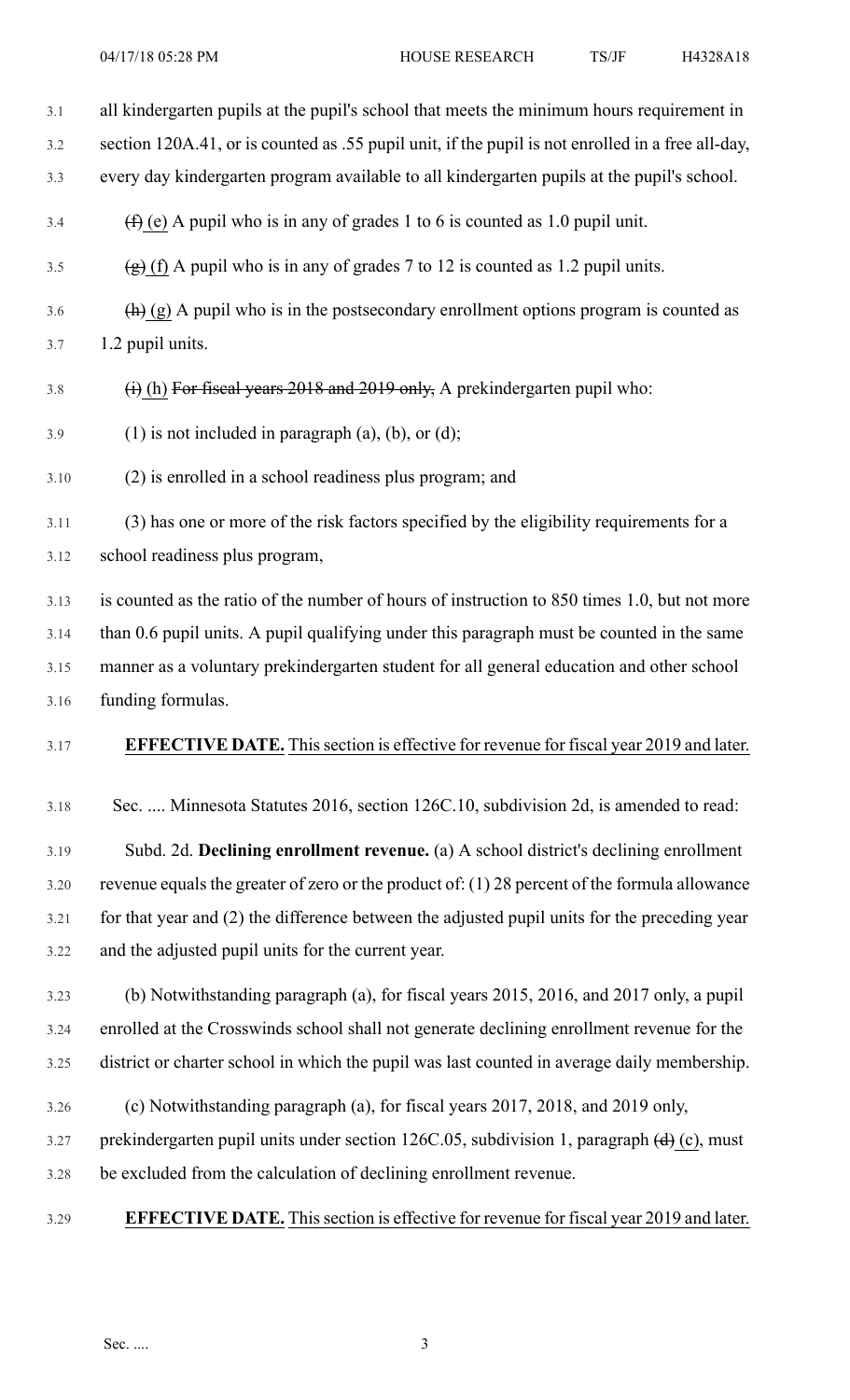4.1 Sec. .... Minnesota Statutes 2016, section 126C.126, is amended to read:

## 4.2 **126C.126 USE OF GENERAL EDUCATION REVENUE FOR ALL-DAY** 4.3 **KINDERGARTEN AND PREKINDERGARTEN.**

4.4 A school district may spend general education revenue on extended time kindergarten 4.5 and prekindergarten programs. At the school board's discretion, the district may use revenue 4.6 generated by the all-day kindergarten pupil count under section 126C.05, subdivision 1, 4.7 paragraph  $(d)$  (c), to meet the needs of three- and four-year-olds in the district. A school 4.8 district may not use these funds on programs for three- and four-year-old children while 4.9 maintaining a fee-based all-day kindergarten program.

## 4.10 **EFFECTIVE DATE.** This section is effective for revenue for fiscal year 2019 and

4.11 later."

4.12 Page 142, after line 1, insert:

4.13 "Sec. .... Laws 2017, First Special Session chapter 5, article 8, section 9, subdivision 5, is 4.14 amended to read:

4.15 Subd. 5. **Application process; priority for high poverty schools.** (a) For 2017-2018 4.16 school year, a school district or charter school that did not apply to participate in a voluntary 4.17 prekindergarten program under Minnesota Statutes, section 124D.151, may apply to the 4.18 commissioner by July 1, 2017, to participate in a school readiness plus program in the form 4.19 and manner specified by the commissioner. By June 15, 2017, the commissioner must notify 4.20 districts and charter schools of the availability of additional money for voluntary 4.21 prekindergarten and school readiness plus programs. A school district or charter school that 4.22 previously applied to participate in a voluntary prekindergarten program may amend its 4.23 application by July 1, 2017, to apply instead for school readiness plus. The commissioner 4.24 must review all applications for school readiness plus and notify applicant districts and 4.25 charter schools by August 1, 2017, whether they have been selected for participation.

4.26 (b) For the 2018-2019 school year, a school district or charter school may apply to the 4.27 commissioner by January 30, 2018, to participate in school readiness plus in the form and 4.28 manner specified by the commissioner.

4.29 (c) A district or charter school submitting an application under this section must include: 4.30 (1) a description of the proposed program, including the number of hours per week the 4.31 program will be offered at each school site or mixed-delivery location; (2) an estimate of 4.32 the number of eligible children to be served in the program at each school site or 4.33 mixed-delivery location; (3) the number of children being served that will be new to the